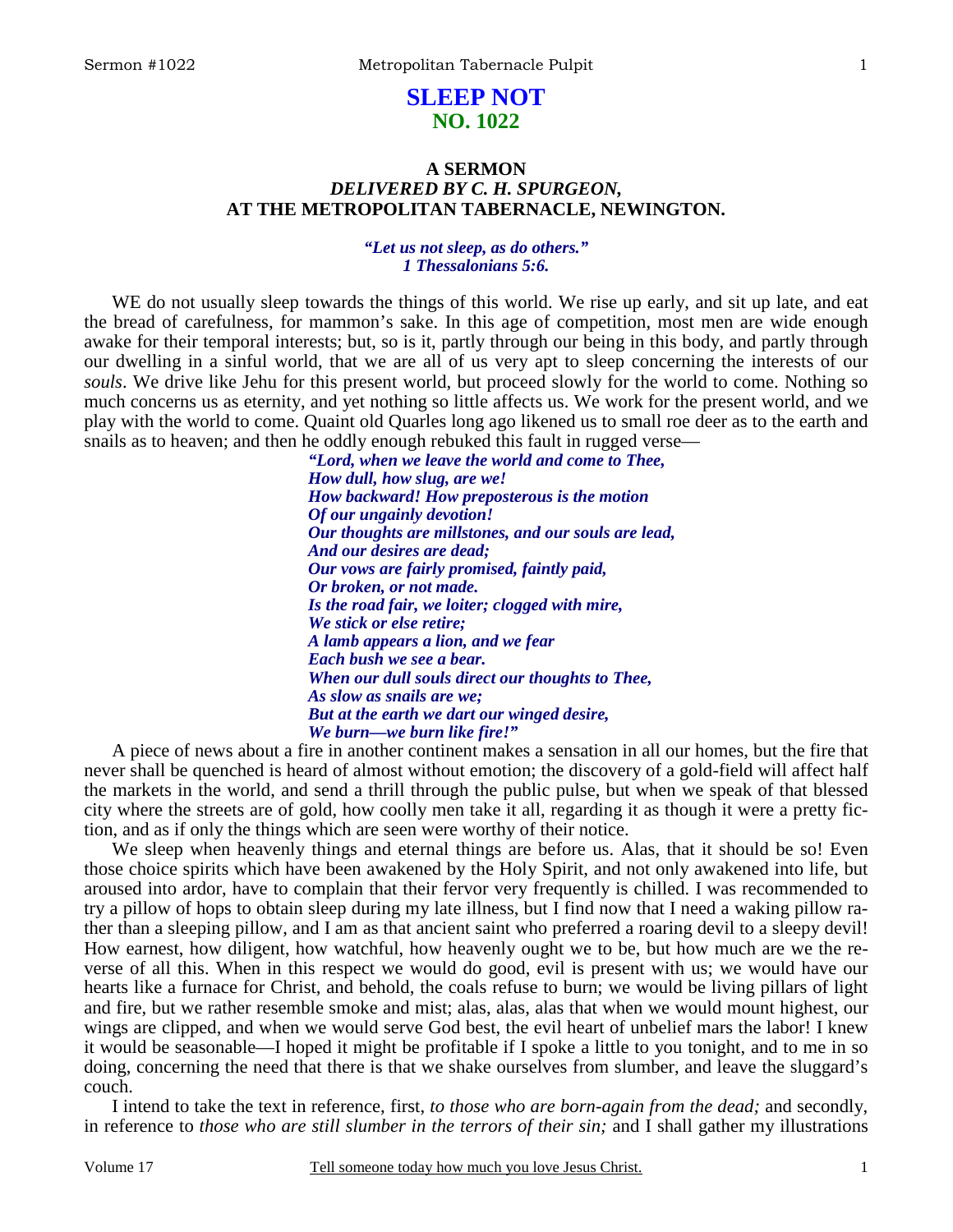tonight from no remote region, but from the same Word of God from which I take the text . The text says, "Let us not sleep, as do others." We will mention some "others," whose histories are recorded in Scripture, who have slept to their own injury, and I pray you let them be warnings to you.

**I.** First, to those of you who are THE PEOPLE OF GOD, let me say, "Let us not sleep, as do others."

**1.** First, let us not sleep as *those disciples did who went with their Lord to the garden* and fell asleep while He was agonizing. Let us not be as the eight who slept at a distance, nor as the highly-favored three who were admitted into the more secret chamber of our Lord's woes, and were allowed to tread the precincts of the most holy place where He poured out His soul, and sweat, as it were, great drops of blood. He found them sleeping, and though He awakened them, they slept again and again. "What, could you not watch with Me for one hour?" was His gentle protest. They were sleeping for sorrow. Though our Lord might in our case make an excuse for us as He did for them—"The spirit truly is willing, but the flesh is weak"—let us endeavor, by His grace, not to need such an apology by avoiding their fault. "Let us not sleep, as do others." But, beloved fellow Christians are not the most of us sleeping as the apostles did? Behold our Master's zeal for the salvation of the sons of men! Throughout all His life, He seemed to have no rest; from the moment when His ministry began He was ever toiling, laboring, denying Himself; it was His meat and His drink to do the will of Him who sent Him. Truly He might have taken for His life's motto—"Know you not that I *must* be about My Father's business?" So intent was He on saving souls, that He counted not His life dear to Him; He would lay it down, and that amidst circumstances of the greatest pain and shame—anything and everything would He do to seek and to save that which was lost! Zeal for His chosen church, which was God's house, had eaten Him up; for His people's sakes He could bear all the reproaches of those who reproached God, and though that reproach broke His heart, He still persevered and ceased not till salvation's work was done. He was incessant in toil and suffering, but what are we?

There is our Lord, our great exemplar, before us now. Behold Him in Gethsemane! Imagination readily sees Him amid the olives; I might say that His whole life was pictured in that agony in the garden, for in a certain sense it was *all* an agony. It was all a sweating, not such as distils from those who purchase the staff of life by the sweat of their face, but such as He must feel who purchased life itself with the agony of His heart! The Savior, as I see him throughout the whole of His ministry, appears to me on His knees pleading, and before His God agonizing—laying out His life for the sons of men. But, brothers and sisters, do I speak harshly when I say that the disciples asleep are a fit emblem of *our* usual life? As compared, or rather, contrasted with our Master, I fear it is so. Where is our zeal for God? Where is our compassion for men? Do we ever feel the weight of souls as we ought to feel it? Do we ever melt in the presence of the terrors of God which we know to be coming upon others? Have we realized the passing away of an immortal spirit to the judgment bar of God? Have we felt pangs and throes of sympathy when we have remembered that multitudes of our fellow creatures have received, as their eternal sentence, the words, "Depart you cursed into the everlasting fire in hell, prepared for the devil and his angels"? Why, if these thoughts really possessed us, we would scarcely sleep! If they became as real to us as they were to Him, we would wrestle with God for souls as He did, and become willing to lay down our lives, if by any means we might save some. I see by the eye of faith, at this moment, Jesus pleading at the mercy seat; "For Zion's sake," He says, "I will not hold My peace, and for Jerusalem's sake I will not rest." And yet, we around Him lie asleep, without self-denying activity, and almost without prayer—missing opportunities, or when opportunities for doing good have been seized, using them with but a slothful hand, and doing the work of the Lord, if not deceitfully, yet most sluggishly! Beloved, "let us not sleep, as do others." If it is true that the Christian Church is to a great extent asleep, the more reason why *we* should be awake; and if it is true, as I fear it is, that we have slumbered and slept, the more reason, now, that we should arise and trim our lamps, and go forth to meet the Bridegroom! Let us, from this moment, begin to serve our Master and His Church more nearly after the example which He Himself has set us in His consecrated life and blessed death. Let us not sleep then, as did the disciples at Gethsemane—

> *"O You, who in the garden's shade, Did wake Your weary ones again, Who slumbered at that fearful hour, Forgetful of Your pain! Bend over us now, as over them*

2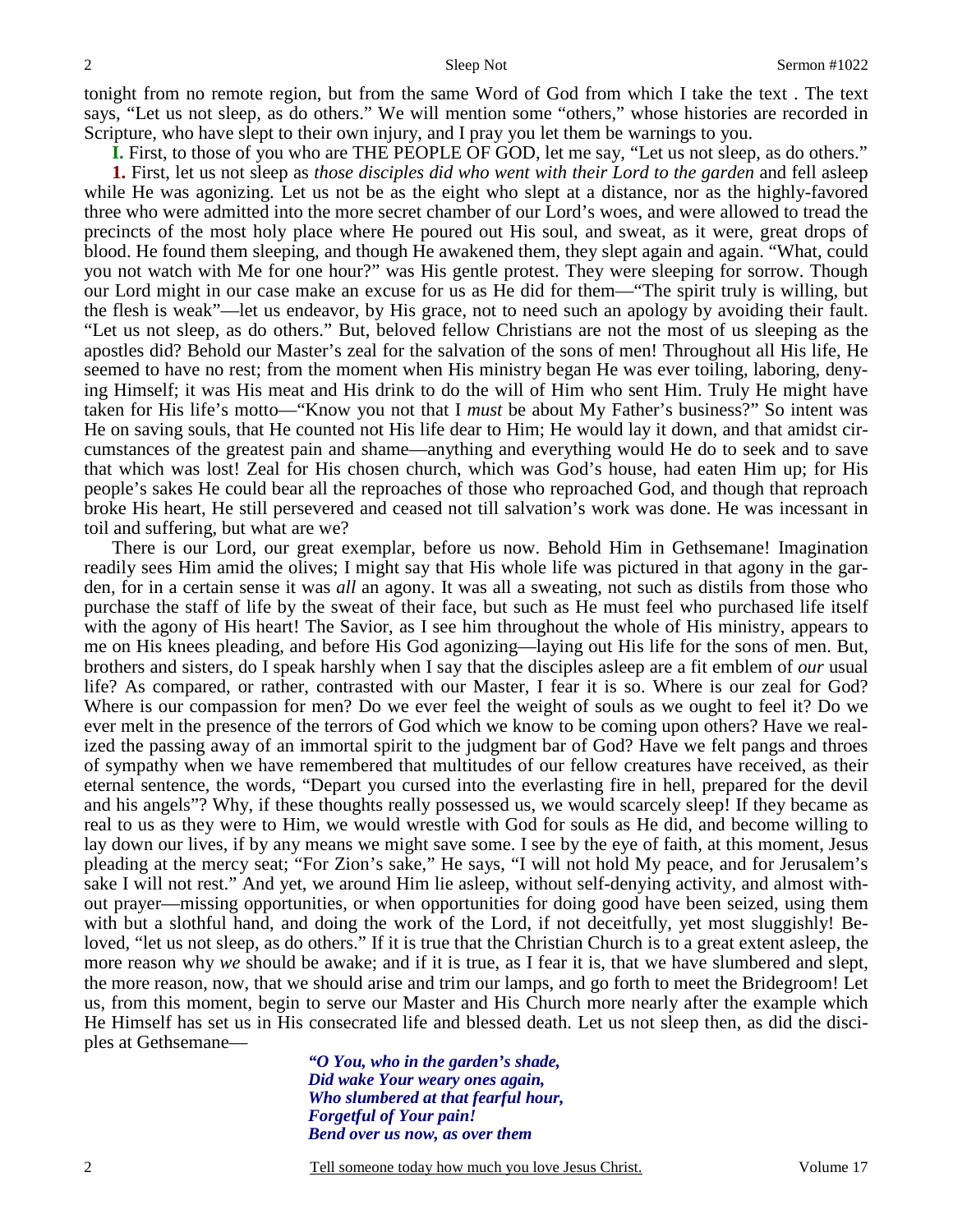#### *And set our sleep-bound spirits free! Nor leave us slumbering in the watch Our souls should keep with Thee!"*

**2.** A second picture we select from that portion of the inspired pages which tell us of *Samson*. Let us not sleep as that ancient Hebrew hero did, who, while he slept, lost his locks, lost his strength, and byand-by lost his liberty, lost his eyes, and ultimately lost his life. I have spoken under the first head of our slumbering in respect to *others,* but here I come to *us*. In our slumbering with respect to ourselves, Samson is the sad picture of many professors. We are about to sketch a portrait of one whom we knew in years gone by. He was "Strong in the Lord, and in the power of His might." Years ago, the man we picture—and it is no fancy portrait, for we have seen many such—when the Spirit of the Lord came upon him, he did mighty things. And we looked on and wondered; yes, we *envied* him, and we said, "Would God we had an hour of such strength as has fallen upon him." He was the leader among the weak, and often infused courage into faint hearts. But where is he now? All our Israel knew him, for his name was a tower of strength; and our enemies knew him, too, for he was a valiant man in battle. Where is this hero now? We hear little of him in the fields of service where once he glorified his God, and smote the enemies of Israel; we do not meet him now at the prayer meeting, or in the Sunday school, or at the evangelist station; we hear nothing of his seeking for souls. Surely he has gone to sleep! He thinks that he has much spiritual goods laid up for many years, and he is now taking his rest; he has had his share, he says, of labor, and the time has come for him to take a little ease. It is our loss, and his peril that he has allowed himself to fall into such a drowsy condition. O that we could stir him up!—

### "*Break his bonds of sleep asunder— Rouse him with a peal of thunder."*

Alas, carnal security is always a Delilah; it gives us many a dainty kiss, and lulls us into tranquil slumbers which we imagine to be God's own peace, whereas the peace of fascination and of satanic enchantment is upon us! Yes, we have seen the good man—we could not doubt that he had been both good and great, yet we have seen him lying asleep! And, perhaps, some of us who have never been so distinguished or done so much, though, nevertheless, in our own small way we have done something for God, and yet we, too, lie in Delilah's lap. Blessed be His name who has not allowed us to lead quite a useless life! But possibly we are degenerating and beginning, now, to take things more easily than we did; in our fancied wisdom we half rebuke what we call our "juvenile zeal"; we are prudent now, and wise—would God we were not prudent, and not wise—and were as foolish as we used to be when we loved our God with zeal so great that nothing was hard and nothing was difficult! If we were called upon to do it for His name's sake, we gladly did it.

Now, what do I see in Samson while he lies asleep in Delilah's lap? I see peril of the deadliest sort. The Philistines are not asleep; when the good man slumbers, and ceases to watch, Satan does not slumber, and temptations do not cease to waylay him. There are the Philistines looking on while you see the razor softly stealing over the champion's head; those locks, bushy and black as a raven, fall thickly on the ground! One by one the razor shears them all away till the Nazarite has lost the hair of his consecration. I am terribly fearful lest this should happen to us; our strength lies in our *faith;* that is our Samsonian lock! Take that away, and we are as weak as other men, yes, and weaker still—for Samson was weaker than the weakest when his hair was gone, though before that stronger than the strongest. By degrees, it may be, Satan is stealing away all our spiritual strength; oh, if it is my case, I shall come up into this pulpit, and I shall preach to you, and shake myself, as I have done before, and perhaps expect to see sinners saved, but there will be none! And possibly some of you, also, when you awake a little, will go forth to preach in the streets, or to seek after men's souls as you have done before, but, alas, you will find the Philistines will bind you, and that your strength has passed away while you slept! Your glory has gone—gone amidst the deluding dreams which lulled you; gone not to come back except with bitterest grief, with eyes, perhaps, put out forever! Many backsliders will die thanking God, if ever their strength returns to them, and perhaps it never may till their dying hour. Oh, brothers and sisters, warned by what has happened, not to Samson only, but to many of the Lord's greatest champions, "Let us not sleep, as do others."

**3.** Now we change the picture again. It is the same subject under other forms. You remember our Savior's parable concerning *the tares and the wheat?* There was an enclosure which was reserved for wheat only, but while men slept, the enemy came and sowed tares among the good seed. Now you who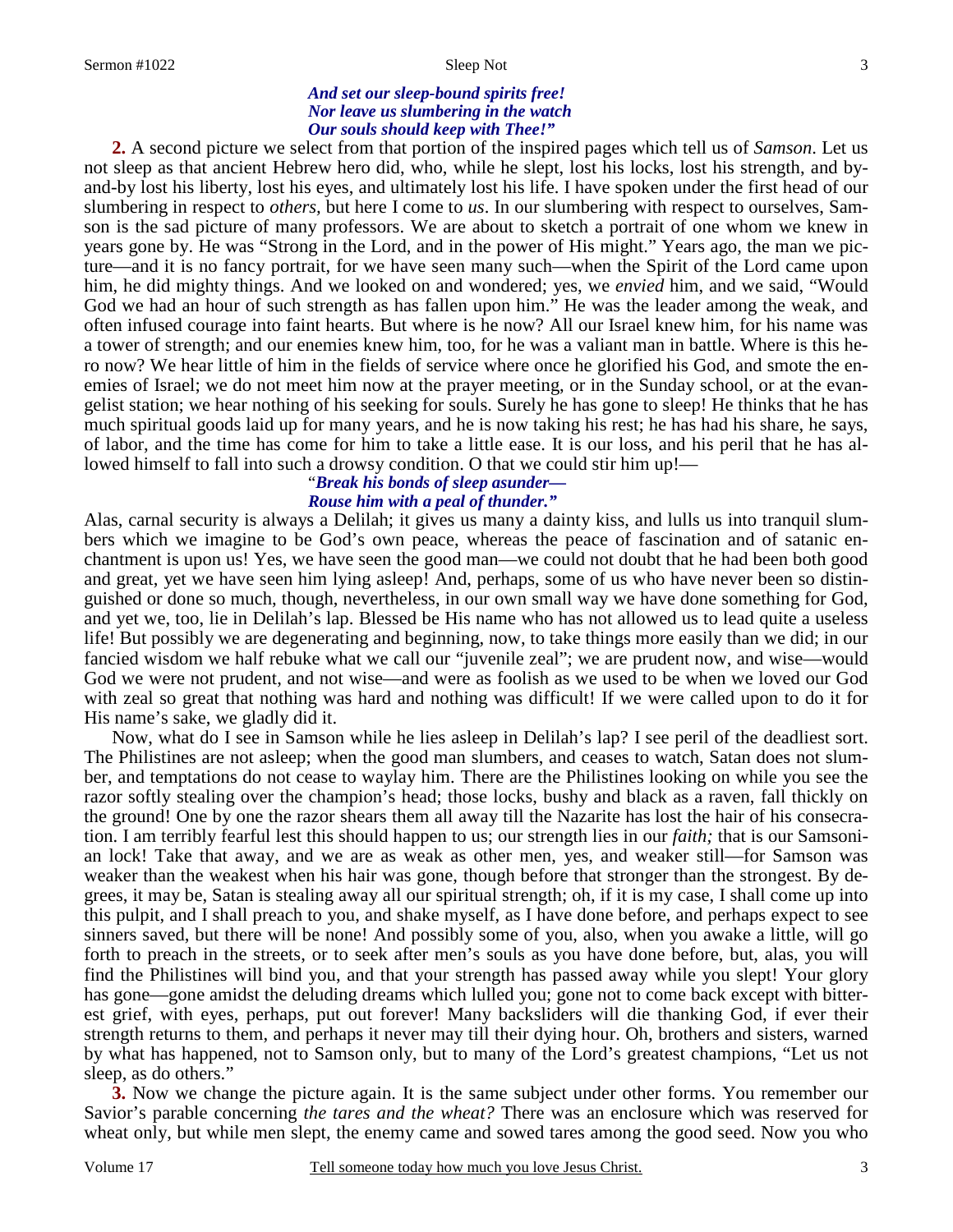are members of the Church of Christ need not that I should enter into a full explanation of the parable; neither is this the time, but it will suffice to say that when false doctrines and unholy practices have crept into a church, the secret cause of the mischief has usually been that the church, itself, was asleep. Those who ought to have been watchmen, and to have guarded the field, slept—and so the enemy had ample time to enter and scatter tares among the wheat.

Now, my last illustration spoke to you of your own dangers; this ought to appeal to you with equal force because it concerns dangers incident to that which is dearest to you, I hope, of anything upon earth—namely, the church of the living God. An unwatchful church will soon become an unholy church; a church which does not carefully guard the truth of God as it is in Jesus, will become an unsound church, and, consequently, a degenerate church. It will grieve the Holy Spirit, and cause Him to remove His power from the ministry, and His presence from the ordinances; it will open the door for Satan, and he is quite sure to avail himself of every opportunity of doing mischief. I believe that the only way, after all, in any church to purge out heresy in it, is by having more of the Inner life; by this fire in Zion shall the chaff be burned up! When the constitution of a man is thoroughly sound, it throws out many of those diseases which otherwise would have lingered in his system, and good physicians sometimes do not attempt to touch the local disease, but they do their best to strengthen the general constitution—and when that is right, then the cure is worked. So, here and there, there may be a error in the one point—that of doctrine, or in the other—as to an affair of practice, and so it may be necessary to deal with the disordered limb of doctrine, or you may have to cut out the cancer of an evil custom. But as a rule, the main cure of a church comes by strengthening its Inner life; when we live near to Jesus, when we drink from the fountain head of eternal truth and purity, when we become personally true and pure, then our watchfulness is, under God, our safeguard—and heresy, false doctrine, and unclean professions are kept far away! Sleeping guards invite the enemy; he who leaves his door unlocked asks the thief to enter; watchfulness is always profitable, and slothfulness is always dangerous.

Members of this church, I speak to you in particular, and forget for the moment that any others are present. We have enjoyed these many years, the abiding dew of God's Spirit; shall we lose it? God has been in our midst, and thousands of souls—tens of thousands of souls have been brought to Jesus! God has never taken away His hand; it is still stretched out—shall we, by sinful slumber, sin away this blessing? I am jealous over you with a holy jealousy; trembling has taken hold on me lest you lose your first love. "Hold fast," O church, "that which you have received, that no man take your crown." Our sins will grieve the Spirit; our sleepiness will vex the Holy One of Israel! Unless we wake up to more earnest prayerfulness, and to closer fellowship with Christ, it may be we shall hear the sound such as Josephus tells us was observed at the destruction of Jerusalem, when there was heard the rustling of wings, and the voice that said "Let Us go from here." O Lord, though our sins deserve that You should forsake us, yet turn not away from us, for Your mercy's sake! Tarry, Jehovah, for the sake of the precious blood! Tarry with us still! Depart not from us; we deserve that You should withdraw, but, oh, forsake not the people whom You have chosen! By all the love You have manifested towards us, continue Your lovingkindness to Your unworthy servants! Is not that your prayer, you who love the Church of God? I know it is, not for this church only, but for all others where the power and presence of God have been felt. Pray continually for the church, but remember this is the practical exhortation arising out of it all—"Let us not sleep, as do others," lest in our case, too, the enemy may come and mar the harvest of our Master by sowing tares among the wheat.

**4.** Only one other picture, and a very solemn one, still addressing me to God's people. We are told that while the bridegroom tarried, *the virgins* who had gone out to meet Him slumbered and slept. O virgin hearts, "Let us not sleep, as do others." When the cry was heard—"Behold, the bridegroom comes," they were all slumbering, wise and foolish alike. O you wise virgins who have oil in your vessels and lamps, "Sleep not, as do others," lest the midnight cry come upon you unaware! The Lord Jesus may come in the night; He may come in the heavens with exceedingly great power and glory before the rising of another sun; or He may tarry for a while, and yet though it should seem to us to be long, He will come quickly, for one day is with the Lord as a thousand years, and a thousand years as one day! But what if He were to come tonight? If now, instead of going along to your homes and seeing once more the streets busy with traffic, the sign of the Son of man should be revealed in the air because the King had come in His glory, and His holy angels with Him, would you be ready? I press home the question; the Lord may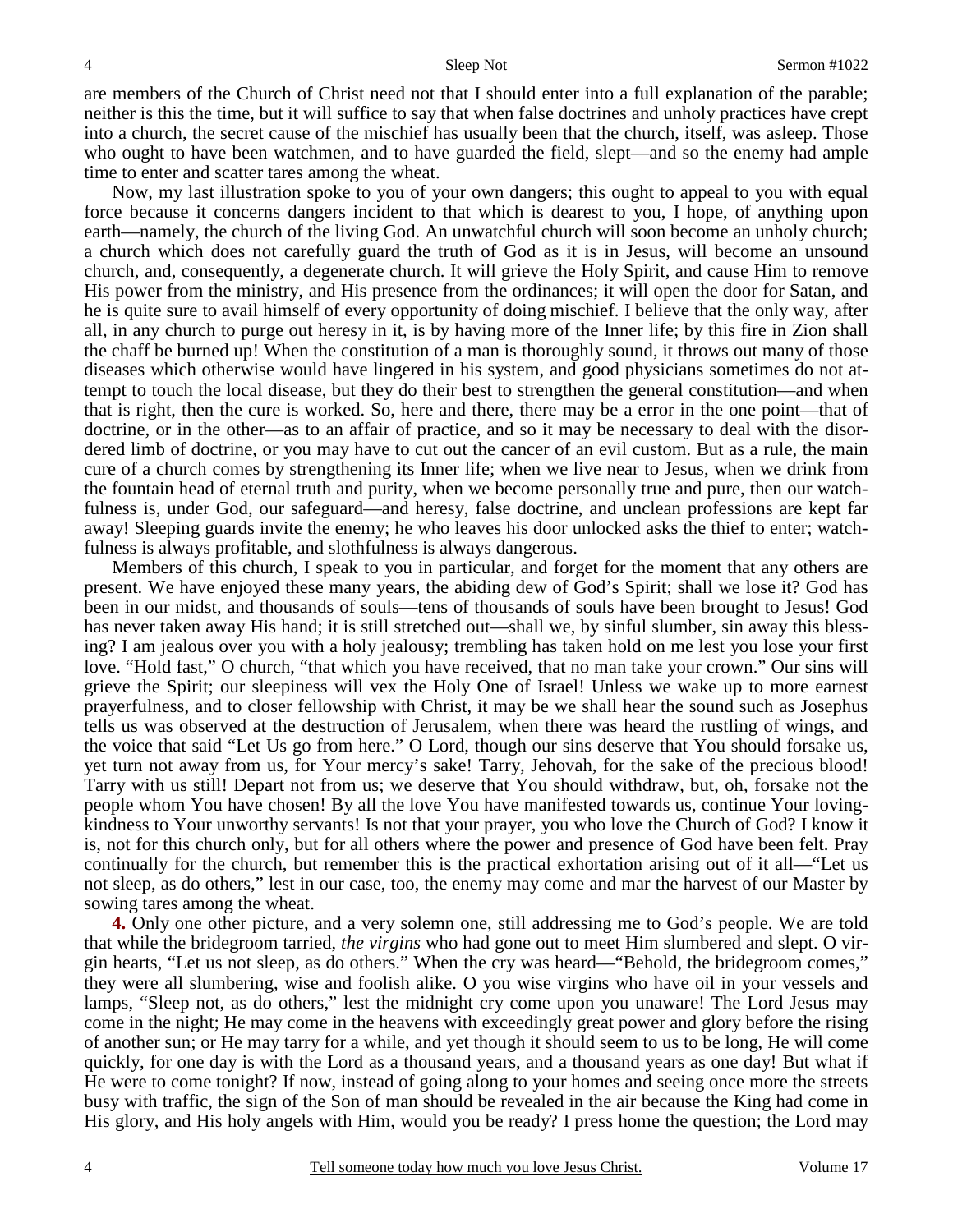suddenly come—are you ready? Are you ready? You who profess to be His saints, are your loins girt up, and your lamps trimmed? Could you go in with Him to the supper, as guests who have long expected Him, and say, "Welcome, welcome Son of God"? Have you not much to set in order? Are there not still many things undone? Would you not be afraid to hear the midnight cry? Happy are those souls who live habitually with Jesus, who have given themselves up completely to the power of His indwelling Spirit who follow the Lamb wherever He goes! "They shall walk with Him in white for they are worthy." Wise are they who live habitually beneath the influence of the Second Advent, looking for, and hastening unto the coming of the Son of God! We would have our window opened towards Jerusalem; we would sit as upon our watchtower whole nights; we would be ready to go out of this Egypt at a moment's warning; we would be of that host of God who shall go out harnessed, in the time appointed, when the signal is given! God grant us grace to be found in that number in the day of His appearing, but, "Let us not sleep, as do others." I might say, let us not sleep *as we have done ourselves;* God forgive us and awaken us from this hour on.

I feel as if I do not want to go on to the second part of my subject at all, but would be quite content to stand here, and speak to you who love the Lord. Brothers and sisters, we must have an awakening among us; I feel within my soul that I must be awakened myself, and my own necessities are, I believe, a very accurate gauge of what is needed by the most of you. Shall our season of triumph, our march of victory, come to an end? Will you turn back after all that God has done for you? Will you limit the Holy One of Israel? Will you cease from the importunities of prayer? Will you pause in the labors of zeal? Will you bring dishonor upon Christ, and upon His cross? By the living God who sleeps not, neither is weary in His deeds of love, I beseech you, slumber not, and be not weary or faint in your mind. "Be you steadfast, immovable, always abounding in the work of the Lord."

**II.** I must pass on to the second part of our subject; I have now to speak TO THOSE OF YOU WHO ARE NOT CONVERTED. And if I felt as I ought to feel, it would be sorrowful work even to remember that any of you are yet unsaved. I like to see these little children here; I pray God they may grow up to fear and love Him, and that their young hearts may be given to our dear Lord and Master while they are yet boys and girls. But I overlook them just now, and speak to some of you who have had many years of intelligent hearing of the Word of God, and are still unsaved. Pitiable objects! You do not think so, but I repeat the word, pitiable objects! The tears which flood my eyes almost prevent my seeing you; you fancy you are very merry and happy, but you are to be pitied, for "The wrath of God abides on you"; "He that believes not is condemned already, because he has not believed on the Son of God." You will soon be where no pity can help you, and where the Lord Himself will *not* help you! May God give you ears to hear the words of affectionate warning which I address to you now! "Let us not sleep, as do others."

I beg you not to sleep, as did *Jonah*. He was in the vessel, you remember, when it was tossed with the tempest, and all the rest in the vessel were praying, but Jonah was asleep. Every man called upon his god except the man who had caused the storm; he was the most in danger, but he was the most careless; the ship captain, and mate, and crew all prayed, every man to his god, but Jonah carelessly slept on. Now, do not some of you here live in houses where they all pray but you? You have a godly mother, but are yourself godless. John, you have a Christian father, and brothers and sisters, too, whom Christ has looked upon in His love, and they pray for you continually; but the strange thing is that your soul is the only one in the house which remains unblest, and yet you are the only one who feels no anxiety or fear about the matter! There are many of us in this house who can honestly say that we would give anything we have if we could save your soul! We do not know what we would *not* do, but we know we would do all in our power if we could but reach your conscience and your hear!. I stand often in this pulpit almost wishing that I had never been born because of the burden and distress it brings upon my soul to think of some of you who will die and be lost forever! Lost, though you love to listen to the preacher! Lost, though you sometimes resolve to be saved! We are praying for you daily, but you—you are *asleep!* What do you do, while we are preaching, but criticize our words? You act as if we preached to you as a piece of display, and did not mean to plead as for life and death with you, that you would escape from the wrath to come. Observations will be made by the frivolous among you during the most solemn words, about someone's dress or personal appearance; vain minds will be gadding upon the mountains of folly, while those who are not, by far, so immediately concerned, are troubled and have deep searching of heart about those very souls. I believe God is going to send a revival into this place; I have that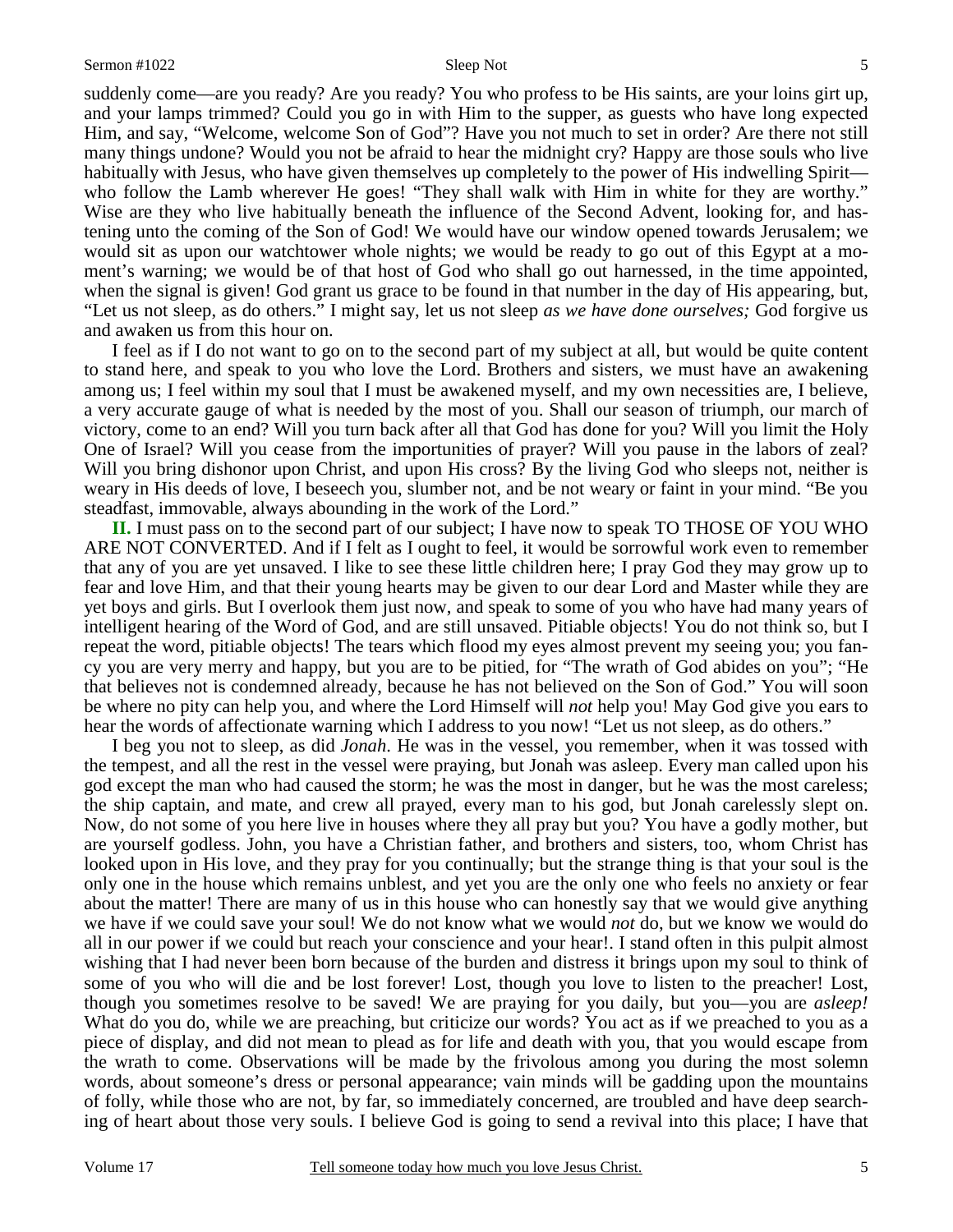conviction growing upon me, but it may be that though the gracious wave may sweep over the congregation, it will miss *you!* It has missed you up to this hour; around you all the floor is wet, but you, like Gideon's fleece, are dry, and you sleep though the blessing comes not upon you—sleep though sleep involves a certain and approaching curse! O slumbering Jonah, in the name of the host on high, I would say to you, "Awake you who sleep, and call upon your God; perhaps He will deliver you, and this great tempest shall yet be stayed." Yes, I would put it above a *perhaps,* for they who seek the Lord shall find Him, if they seek Him with full purpose of heart.

Let us change the illustration, now, and take another. You remember *Solomon's sluggard?* What did he do? It was morning, and the sun was up—yes, the dawning of the day had passed some hours, and he had not yet gone forth to labor. There was a knock at his door, and he opened his eyes a little; he listened, and he said, "Leave me alone." "But will you never get up?" "Yes, I will be up soon, but I need a little more sleep: only a little." Then came another knock, for his master would have him in the field at work; but he turned over again, and he grumbled within himself, and said, "A little more slumber." He slept hour after hour. Yes, but he did not mean to sleep *hours!* All he intended was to sleep five minutes; but minutes fly rapidly to men who dream. If at the first onset he had known that if he fell asleep he would slumber till noon, he would have been shocked at such abominable laziness; but what harm could it be just to turn over once more? Who would deny him another wink or two? Surely there can be no fault found with one more delicious doze?

Now, there are in this congregation persons who have said to themselves many times, "That appeal is right; my conscience gives assent to that gospel demand; it shall be attended to very soon. I must, however, enjoy a little pleasure first—not much; I do not mean to risk my soul another 12 months, but we will stay till next Sunday; then I shall have got over certain engagements which now stand in my way." Well, sirs, you know, some of you, that it has been Sunday after Sunday, and then it has grown to be year after year, and still you are saying a little more sleep, and a little more slumber! I met one the other day—I do not see him here tonight, but I generally see him on the Sunday. I think he heard the first sermon I preached in London—that is many years ago, now, and that man loves me—I know he does, and I can say I love him. But if he dies as he is, he is a lost man! He knows it; he has told me so, and he has said, "Pray for me." But, oh, what is the benefit of my praying for him if he never prays for himself? It is grievous to know that many of you are in the same dreadful way of procrastinating and putting off; you would do *anything* to help the church, too, and if you knew that I needed anything, you would be among the first to do it for me, such is your kindness! You are kind to your minister, but you are cruel to your souls! You have held your soul over hell's mouth for these 20 years by your continual delays and indecisions, yet you never meant to; no, you thought long ago that you should have given your heart to Christ! One of these days I shall have to bury you, and it will be with no hope of your future happiness, for it has always been, "A little more sleep, and a little more slumber, and a little more folding of the hands," till your "poverty shall come upon you as one who travels, and your want like an armed man." Alas, it shall be eternal poverty, and the armed man shall be the arch-destroyer from whom none can escape! O young man and young woman do not procrastinate! Delay is the devil's great net, and it is filled with exceedingly great fishes; yet the net does not break! Oh that you could break through it! May God help you to do it, for to you I would say, "Let us not," in this respect, "sleep, as do others."

Again, the picture changes; do you remember the story in the Acts of the Apostles of the *young man*  who sat in the third loft while Paul was preaching? It could not have been a dull sermon, I should think, but Paul preached till midnight. That was rather long; you do not allow me such liberal time, and when Paul preached on, Eutychus went to sleep until he fell from the third loft, and was taken up dead. It is true that Paul prayed, and he was restored to life by a miracle, but I have known many an Eutychus fall dead under the Word of God who were never known to live again! I do not mean that I have known many go to sleep in the house of God, and fall from the third loft; I mean this, that they have heard the word, and heard the word till they have been preached into sleep of the deepest kind, and at last preached into hell! If we, by our preaching do not wake you, we rock your cradles, and make you more insensible every time we warn you! The most startling preaching in a certain time ceases to awaken the hearers. You know the great boiler factories over here in Southwark; I am told that when a man goes inside the boiler to hold the hammer, when they are fixing rivets, the sound of the copper deafens him so that he cannot bear it, it is so horrible; but after he has been a certain number of months in that employ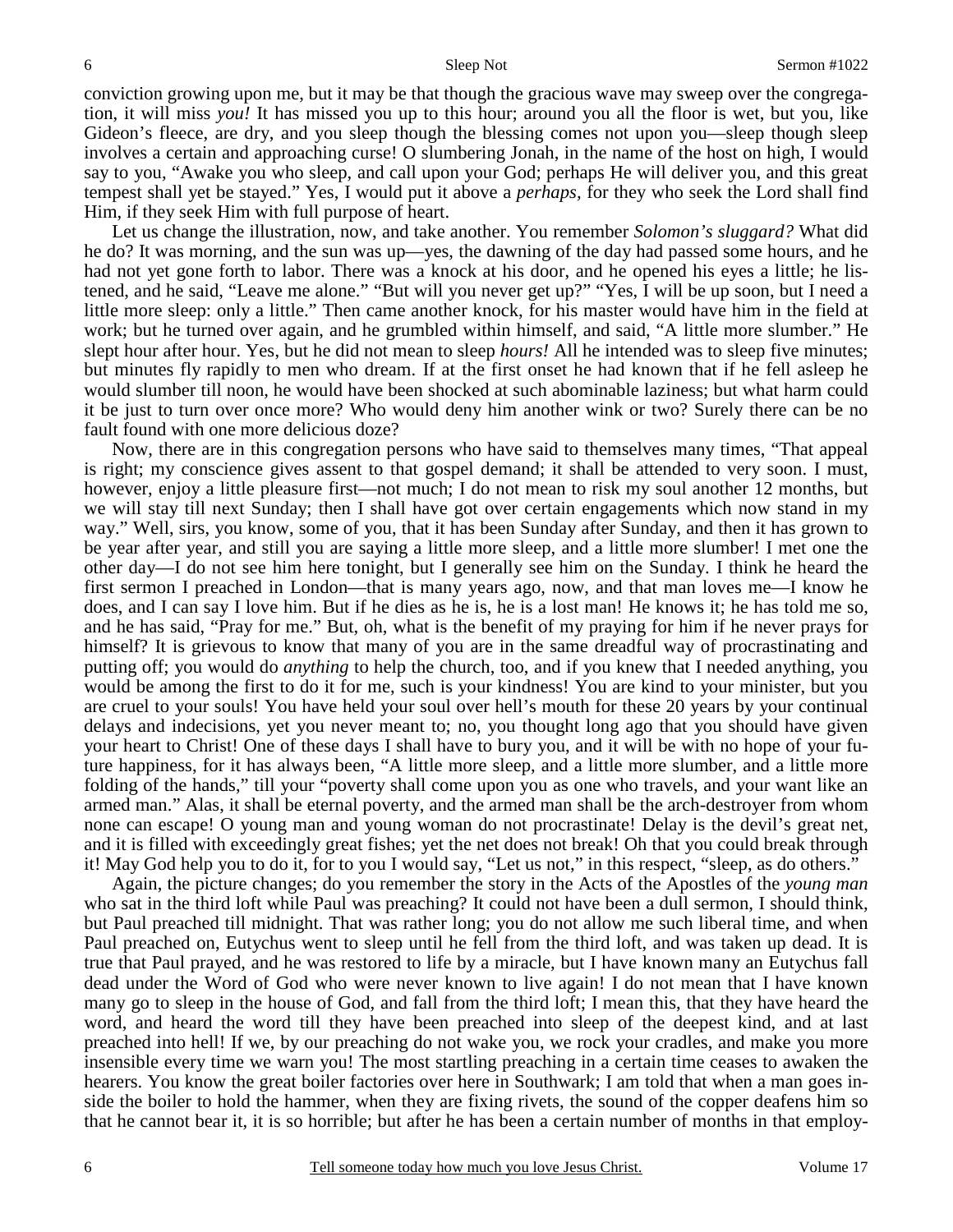ment, he hardly notices the hammering—he does not care about it. It is just so under the word. People go to sleep under that which once was like a thunderbolt to them; as the blacksmith's dog will lie under the anvil where the sparks fly into his face, and yet go to sleep, so will many sinners sleep while the sparks of damnation fly into their faces! Horrible that it should be so, but it would take an earthquake and a hurricane to move some of you! I wish they would come if they would stir you, but even such terrors would be of no avail—only the trumpet which will awaken the dead will ever awaken you! Oh, dear hearers, remember that to perish under the gospel ministry is to perish with a vengeance! If I must be lost, let it be as a Zulu Kaffir, or as a Red Indian who has never listened to the truth of God; but it will be dreadful to go down to the pit of hell with this as an aggravation—"You knew your duty, but you did it not; you heard the warning, but you would not receive it; the medicine was put to your lips, but you preferred to be diseased! The bread of life was placed before you, and the living water, but you would not take them; your blood is on your own heads." Oh, may this never be said of any of us! May we never sleep under the word as do others, lest we die in our sins! And, as I told you the other Sunday night,— (See #3043, Volume 53—FILLING UP THE MEASURE OF INIQUITY—by the grace of God, for all 63 volumes of C. H. Spurgeon sermons in Modern English, and 574 Spanish translations, visit: www.spurgeongems.org) I think that is one of the most dreadful words in the Bible where Christ said twice, one time after another—"If you believe not that I am He, *you shall die in your sins."* To die on a dunghill, or in a ditch, or on the rack, or on the gallows is nothing compared with this—*to die in your sins!* To die in your sins! And yet this will be your lot if you continue much longer to sleep, as do others!

Another picture. Not to detain you too long; do you remember in David's life when he went with one of his mighty men at night into *Saul's* camp, and found the king and his guards all asleep? There were certain men of war who ought to have watched at Saul's bed to take care of their master who lay in the trench, but no one was awake at all. David and his friend went all among the sleepers, treading gently and softly lest they should wake one of them; by-and-by they came to the center of the circle where lay the king, with a cruse of water at his bolster, and his spear stuck in the ground. Little did he know, as he slept so calmly there, that Abishai was saying to David—"Let me strike him; it shall be but this once." How easily that strong hand with that sharp javelin would have pinned the king to the ground! Only one stroke, and it would be done—and David's enemy would pursue him no more forever! I think I see you, O you sleeping sinners, lying in the same imminent peril; at this moment the evil one is saying—"Let me smite him; I will smite him but this once. Let me prevent his hearing the gospel this night; let me thrust the javelin of unbelief into his soul but this once, and then the harvest will be past, the summer will be ended, and he will not be saved." Slumbering sinner, I would gladly shout as the thunder of God if thereby I could arouse you! Man, the knife is at your throat, and will you sleep? The spear is ready to smite you, and will you still dream? I think I see the angel of justice who has long been pursuing the sinner who is rejecting Christ, and he cries—"Let me smite him! He has had time enough! Let me smite him!" Or, as Christ puts it in the parable, there has come one into the vineyard who has looked at you, the barren tree, and seen no fruit, and he has come these three years, and now he is saying—"Cut it down! Why let it cumber the ground?" O mercy, stay the axe! O God, bid the enemy put away the spear, and let the sleeper wake, not in hell, but still on mercy's plains, where there is a Christ to forgive him, and a Spirit to sanctify him! Imploringly, I, your brother, beseech you tonight to turn unto the living God! Even now in this your day, attend to the things which make for your peace—

*"Today, a pardoning God Will hear the suppliant pray! Today, a Savior's cleansing blood Will wash your guilt away! But grace so dearly bought If yet you will despise, Your fearful doom with vengeance fraught, Will fill you with surprise."* 

The last picture is this (may it never be seen in you)—there went once into a tent, which he thought to be friendly, a mighty man who had fought a battle, and lost the day; hot of foot and full of fear, Sisera came into the tent of Jael to ask for water, and she gave him milk. She brought forth butter in a lordly dish; he drank, and then, all weary, he threw himself along in the tent. He is a picture of many ungodly men who have gone where they thought they had friends, for sinners think *sinners* their friends, and